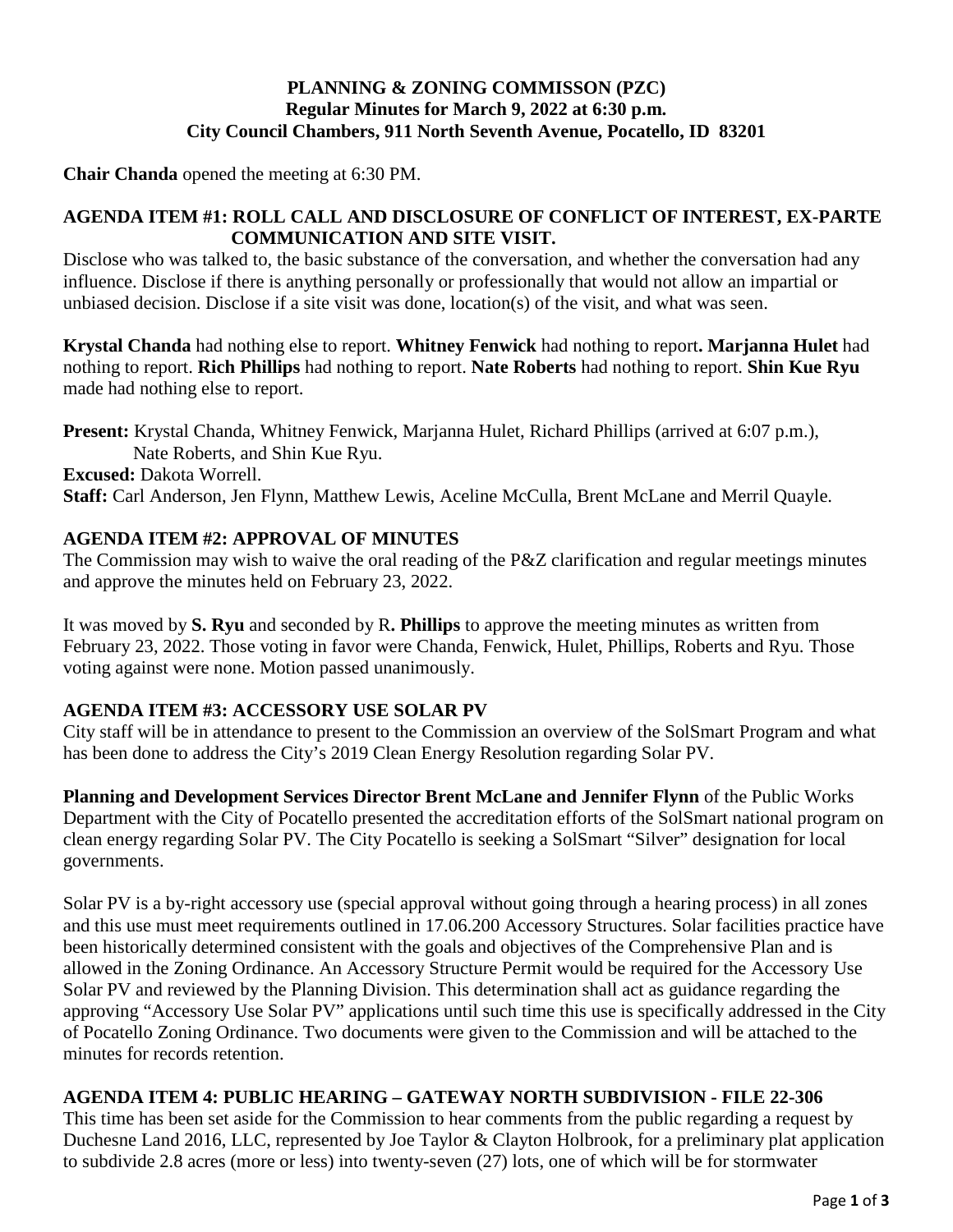retention. The proposed subdivision is generally located west of the intersection of Nora & Stockman Avenues.

**Chanda** opened the public hearing at 6:39 p.m.

**Clayton Holbrook** stated the development focus would be three-bedroom, two bath single family home, as that is the home most in demand, the estimated building size would be 1,400 to 1,500 square-foot lots. There will be multiple home designs providing an interesting neighborhood, not a cookie cutter look.

**Senior Planner Carl Anderson** with the City of Pocatello Planning Department summarized the staff report.

Some calls of inquiry were received by staff as of today regarding this application request.

Staff finds that the proposal is compliant with all applicable standards of City Code 16.20, assuming the following conditions are met: **1)** All comments contained in the Public Works Memorandum, dated March 1, 2022, shall be adhered to; **2)** A building permit may not be issued unless all applicable standards of City Code Section 16.24.100 are adhered to, or a subdivision surety bond and warranty bond is obtained as outlined in City Code 16.24.110, prior to recording; and **3)** All other standards or conditions of Municipal

Anderson gave a brief infill explanation.

**Public Works Engineer Merril Quayle** of the City of Pocatello Public Works Department clarified the use for the City owned property, noted that an easement had been obtained for sewer services, and storm water and over flow.

**Chair Chanda** opened up the meeting for public comment at 7:03 p.m.

Those in favor or neutral: none

Those opposed:

**Brian Nice** was concerned with traffic on Stockman Road and a lack of parking for visitors with such small lots.

**Andrea Kern** was concerned that the neighborhood is Residential Medium Density and this subdivision is not consistent and the lots size should be larger.

Rebuttal and Questions:

**Clayton Holbrook** stated that he understood the concerns and with the housing shortage homes are needed, but construction costs are 20 to 30 percent higher and things would be done to make it nice.

**Quayle** noted that the development meets City Standards.

With no more public comments, **Chair Chanda** closed the public hearing at 7:18 p.m.

**Anderson** asked if Quayle would identify why the sewer was not being hooked into the Stockman Road line. **Quayle** discussed that due to topography issues the easement was necessary, for gravity flow. The City tries to avoid sewer lift stations when possible.

Discussion between Commission members ensued.